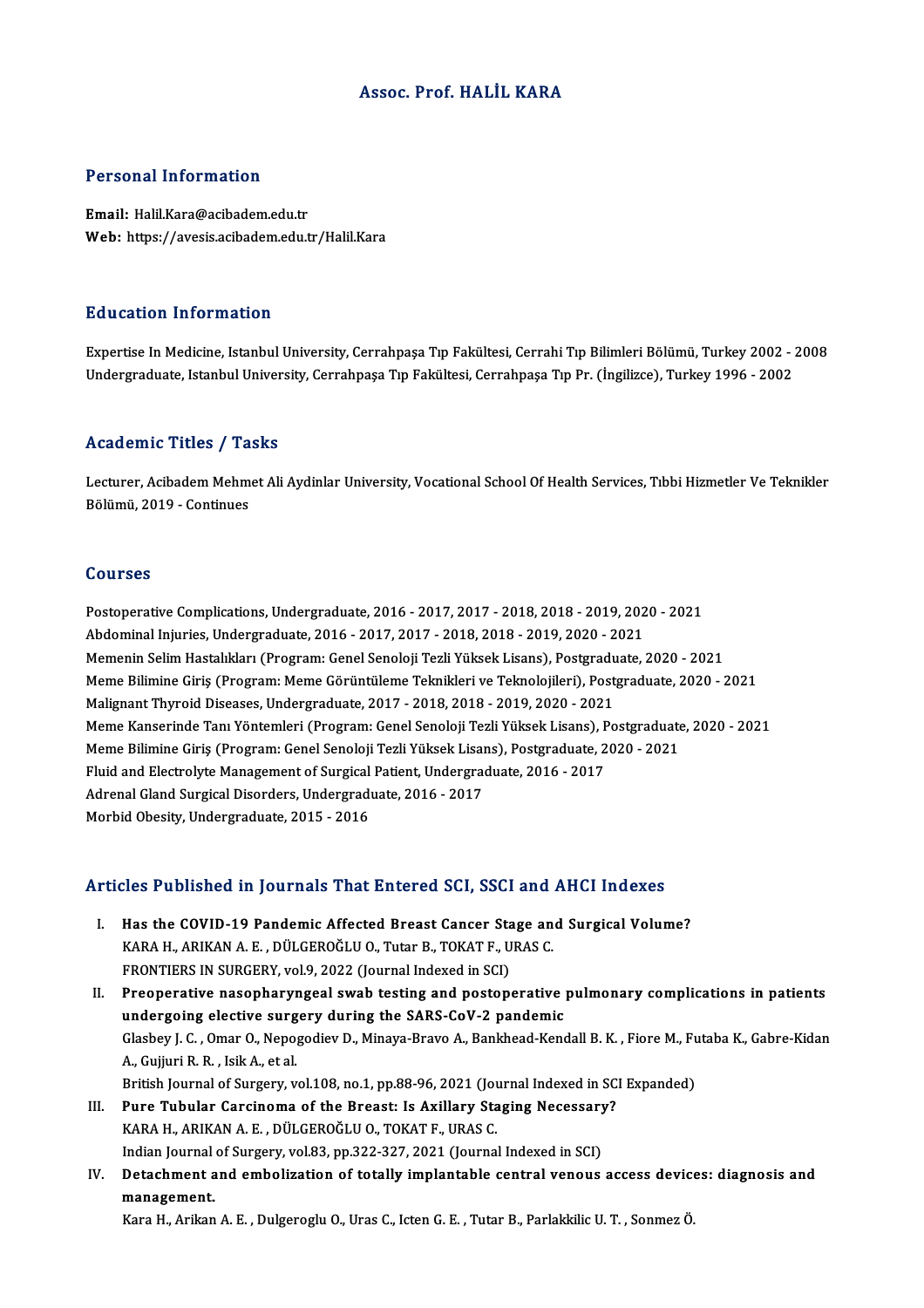- Acta chirurgica Belgica, pp.1-8, 2021 (Journal Indexed in SCI Expanded) Acta chirurgica Belgica, pp.1-8, 2021 (Journal Indexed in SCI Expanded)<br>V. Sentinel lymph node biopsy alone in locally advanced breast cancer after neoadjuvant<br>Abemetherany: Turkish multicantric neosenti turk ME 18.03 stud Acta chirurgica Belgica, pp.1-8, 2021 (Journal Indexed in SCI Expanded)<br>Sentinel lymph node biopsy alone in locally advanced breast cance:<br>chemotherapy: Turkish multicentric neosenti-turk MF-18-02-study<br>Cebiogly N. Karonli Sentinel lymph node biopsy alone in locally advanced breast cancer after neoadjuvant<br>chemotherapy: Turkish multicentric neosenti-turk MF-18-02-study<br>Cabioglu N., Karanlik H., Muslumanoglu M., Cakmak G. K. , Trablus D. C. , **chemotherapy: Tu<br>Cabioglu N., Karanlil<br>B., Emiroglu S., et al.<br>CANCEP PESEAPCU** Cabioglu N., Karanlik H., Muslumanoglu M., Cakmak G. K. , Trablu<br>B., Emiroglu S., et al.<br>CANCER RESEARCH, vol.81, no.4, 2021 (Journal Indexed in SCI)<br>Ninnle Spering Mestestemy and Immediate Implant Base B., Emiroglu S., et al.<br>CANCER RESEARCH, vol.81, no.4, 2021 (Journal Indexed in SCI)<br>VI. Nipple-Sparing Mastectomy and Immediate Implant-Based Reconstruction with or Without Skin<br>Reduction in Patients with Large Ptotic Pre CANCER RESEARCH, vol.81, no.4, 2021 (Journal Indexed in SCI)<br>Nipple-Sparing Mastectomy and Immediate Implant-Based Reconstruction<br>Reduction in Patients with Large Ptotic Breasts: A Case-Matched Analysis<br>Yazar S. Bongur F. Nipple-Sparing Mastectomy and Immediate Impla<br>Reduction in Patients with Large Ptotic Breasts: A<br>Yazar S., Bengur F. B., ALTINKAYA A., KARA H., URAS C.<br>AESTUETIC BLASTIC SUBCERY 2020 (Journal Indoved i Reduction in Patients with Large Ptotic Breasts: A Case<br>Yazar S., Bengur F. B. , ALTINKAYA A., KARA H., URAS C.<br>AESTHETIC PLASTIC SURGERY, 2020 (Journal Indexed in SCI)<br>Manasement of Oscult Controlateral Inquinal Hernia, D Yazar S., Bengur F. B. , ALTINKAYA A., KARA H., URAS C.<br>AESTHETIC PLASTIC SURGERY, 2020 (Journal Indexed in SCI)<br>VII. Management of Occult Contralateral Inguinal Hernia: Diagnosis and Treatment With Laparoscopic<br>Tetell AESTHETIC PLASTIC SURGERY, 202<br>Management of Occult Contrala<br>Totally Extra Peritoneal Repair<br>Kara H. Arikan A. E. Dükanağlu Q Management of Occult Contralateral Inguinal He<br>Totally Extra Peritoneal Repair<br>Kara H., Arikan A. E. , Dülgeroğlu O., Moldur D., Uras C.<br>SURCICAL LARAROSCORY ENDOSCORY & RERCUTANE Totally Extra Peritoneal Repair<br>Kara H., Arikan A. E. , Dülgeroğlu O., Moldur D., Uras C.<br>SURGICAL LAPAROSCOPY ENDOSCOPY & PERCUTANEOUS TECHNIQUES, vol.30, no.3, pp.245-248, 2020 (Journal Kara H., Arikan<br>SURGICAL LAPA<br>Indexed in SCI)<br>Comporison o SURGICAL LAPAROSCOPY ENDOSCOPY & PERCUTANEOUS TECHNIQUES, vol.30, no.3, pp.245-248, 2020 (Journal<br>Indexed in SCI)<br>VIII. Comparison of automated versus hand-held breast US in supplemental screening in asymptomatic<br>we men wi Indexed in SCI)<br>Comparison of automated versus hand-held breast US in supplemental screening in asymptomatic<br>women with dense breasts: is there a difference regarding woman preference, lesion detection and<br>lesion charaster Comparison of automate<br>women with dense breas<br>lesion characterization?<br>Tutar B. Jetan G. E. Culdes lesion characterization?<br>Tutar B., Icten G. E. , Guldogan N., Kara H., ARIKAN A. E. , Tutar O., URAS C. lesion characterization?<br>Tutar B., Icten G. E. , Guldogan N., Kara H., ARIKAN A. E. , Tutar O., URAS C.<br>Archives of gynecology and obstetrics, vol.301, no.5, pp.1257-1265, 2020 (Journal Indexed in SCI Expanded)<br>Association Tutar B., Icten G. E. , Guldogan N., Kara H., ARIKAN A. E. , Tutar O., URAS C.<br>Archives of gynecology and obstetrics, vol.301, no.5, pp.1257-1265, 2020 (Journal Indexed in SCI Expanded)<br>IX. Association between ABCB1, ABCG2 Archives of gynecology and obstetrics, vol.301, n<br>Association between ABCB1, ABCG2 carries<br>breast cancer risk in a Turkish population<br>Zeliha K. B., Dilek O. Eggi O. Holil K. UBAS G. ÖZ! IX. Association between ABCB1, ABCG2 carrier protein and COX-2 enzyme gene polymorphisms and breast cancer risk in a Turkish population<br>Zeliha K. P., Dilek O., Ezgi O., Halil K., URAS C., ÖZHAN G. breast cancer risk in a Turkish population<br>Zeliha K. P. , Dilek O., Ezgi O., Halil K., URAS C., ÖZHAN G.<br>SAUDI PHARMACEUTICAL JOURNAL, vol.28, no.2, pp.215-219, 2020 (Journal Indexed in SCI)<br>Factors Associated With Complic Zeliha K. P. , Dilek O., Ezgi O., Halil K., URAS C., ÖZHAN G.<br>SAUDI PHARMACEUTICAL JOURNAL, vol.28, no.2, pp.215-219, 2020 (Journal Indexed in SCI)<br>X. Factors Associated With Complications in Immediate Breast Reconstructio SAUDI PHARMACEUTICAL JOURNAL, vo<br>Factors Associated With Complicat<br>Completely Submuscular Implants<br>Yazar S. ALTINKAYA A. Bongur E. B. L Factors Associated With Complications in Immediate Breast Represent Completely Submuscular Implants<br>Yazar S., ALTINKAYA A., Bengur F. B. , Karadag E. C. , KARA H., URAS C.<br>ANNALS OF PLASTIC SUPCERY Vel 82, no 3, np 364, 37 Completely Submuscular Implants<br>Yazar S., ALTINKAYA A., Bengur F. B. , Karadag E. C. , KARA H., URAS C.<br>ANNALS OF PLASTIC SURGERY, vol.83, no.3, pp.264-270, 2019 (Journal Indexed in SCI) Yazar S., ALTINKAYA A., Bengur F. B. , Karadag E. C. , KARA H., URAS C.<br>ANNALS OF PLASTIC SURGERY, vol.83, no.3, pp.264-270, 2019 (Journal Indexed in SCI)<br>XI. Oncologic safety of nipple-sparing mastectomy in patients with ANNALS OF PLASTIC SURGERY, vol.83, no<br>Oncologic safety of nipple-sparing m<br>Balci F. L. , Kara H., Dulgeroglu O., Uras C.<br>PREAST JOURNAL vol.25, no 4, nn 612, 61 Oncologic safety of nipple-sparing mastectomy in patients with sh<br>Balci F. L. , Kara H., Dulgeroglu O., Uras C.<br>BREAST JOURNAL, vol.25, no.4, pp.612-618, 2019 (Journal Indexed in SCI)<br>Evaluation of follow un findings in ma Balci F. L. , Kara H., Dulgeroglu O., Uras C.<br>BREAST JOURNAL, vol.25, no.4, pp.612-618, 2019 (Journal Indexed in SCI)<br>XII. Evaluation of follow-up findings in mammography and ultrasound after intraoperative electron<br>re BREAST JOURNAL, vol.25, no.4, pp.612-618, 2019 (Journal Breast conservation surgery<br>radioteraphy and breast conservation surgery<br>Altinok A. Soveel B. Arikan E. Kara H. Joten G. E. Bes Evaluation of follow-up findings in mammography and ult<br>radioteraphy and breast conservation surgery<br>Altinok A., Soysal B., Arikan E., Kara H., Icten G. E. , Bese N., Uras C.<br>PREAST vol.44, 2010 (Journal Indoved in SC) radioteraphy and breast conservation supplies<br>Altinok A., Soysal B., Arikan E., Kara H., Icten G.<br>BREAST, vol.44, 2019 (Journal Indexed in SCI) Altinok A., Soysal B., Arikan E., Kara H., Icten G. E. , Bese N., Uras C.<br>BREAST, vol.44, 2019 (Journal Indexed in SCI)<br>XIII. A rare case of pleomorphic adenoma of the breast: Ultrasonography and pathology findings. BREAST, vol.44, 2019 (Journal Indexed in SCI)<br>A rare case of pleomorphic adenoma of the breast: Ultr<br>Arslan A., Guldogan N., Kapucuoglu N., Esen G., Kara H., Uras C.<br>The breast journal vol.24, no.6, nn.1069,1070, 2019 (Jou A rare case of pleomorphic adenoma of the breast: Ultrasonography and path<br>Arslan A., Guldogan N., Kapucuoglu N., Esen G., Kara H., Uras C.<br>The breast journal, vol.24, no.6, pp.1069-1070, 2018 (Journal Indexed in SCI Expan Arslan A., Guldogan N., Kapucuoglu N., Esen G., Kara H., Uras C.<br>The breast journal, vol.24, no.6, pp.1069-1070, 2018 (Journal Indexed in SCI Expanded)<br>XIV. Risk Factor Analysis for Survival of Becker-Type Expander in Imme The breast journal, vol.24, no.6, pp.1069-1070, 2018<br>Risk Factor Analysis for Survival of Becker-Ty<br>Yazar S., Karadag E. C. , Altinkaya A., Kara H., Uras C.<br>Aesthetic plestic surgery, vol.42, no.4, np.971, 979, 2 Risk Factor Analysis for Survival of Becker-Type Expander in Immediate<br>Yazar S., Karadag E. C. , Altinkaya A., Kara H., Uras C.<br>Aesthetic plastic surgery, vol.42, no.4, pp.971-979, 2018 (Journal Indexed in SCI)<br>A Simple Fl Yazar S., Karadag E. C. , Altinkaya A., Kara H., Uras C.<br>Aesthetic plastic surgery, vol.42, no.4, pp.971-979, 2018 (Journal Indexed in SCI)<br>XV. A Simple Flap Design for the Salvage of Immediate Implant-Based Breast Reconst Aesthetic plastic surgery, vol.42, no.4, pp.971-979, 2<br>A Simple Flap Design for the Salvage of Imme<br>Yazar S., Altinkaya A., Karadag E. C. , Kara H., Uras C.<br>Annals of plastic surgery, vol.80, no.2, np.109, 112, 2 A Simple Flap Design for the Salvage of Immediate Implant-Based Breas<br>Yazar S., Altinkaya A., Karadag E. C. , Kara H., Uras C.<br>Annals of plastic surgery, vol.80, no.2, pp.109-112, 2018 (Journal Indexed in SCI)<br>Association Yazar S., Altinkaya A., Karadag E. C. , Kara H., Uras C.<br>Annals of plastic surgery, vol.80, no.2, pp.109-112, 2018 (Journal Indexed in SCI)<br>XVI. Association Between Human Telomerase Reverse Transcriptase Gene Variation Annals of plastic surgery, vol.&<br>Association Between Huma<br>Developing Breast Cancer.<br>Ortes E. Kana H. Kana Z. Ayda Association Between Human Telomerase Reverse T<br>Developing Breast Cancer.<br>Oztas E., Kara H., Kara Z., Aydogan M. U. , Uras C., Ozhan G.<br>Constistesting and malagular biomarkars, vol 20, no 8, nn Developing Breast Cancer.<br>Oztas E., Kara H., Kara Z., Aydogan M. U. , Uras C., Ozhan G.<br>Genetic testing and molecular biomarkers, vol.20, no.8, pp.459-64, 2016 (Journal Indexed in SCI Expanded)<br>Effects of Pnoumonoritoneum Oztas E., Kara H., Kara Z., Aydogan M. U. , Uras C., Ozhan G.<br>Genetic testing and molecular biomarkers, vol.20, no.8, pp.459-64, 2016 (Journal Indexed in SCI Expanded)<br>XVII. Effects of Pneumoperitoneum and Positioning on R
- Genetic testing and molecular biomarkers, vol.20, no.8, pp.459-64, <br>Effects of Pneumoperitoneum and Positioning on Respirate<br>Pulmonary Disease Patients During Nissen Fundoplication<br>SALIHOČLUZ, Deminable S, Bage B, Aven F, Effects of Pneumoperitoneum and Positioning on Respiratory Mechanics in Chronic Obstructive<br>Pulmonary Disease Patients During Nissen Fundoplication<br>SALİHOĞLU Z., Demiroluk S., Baca B., Ayan F., Kara H.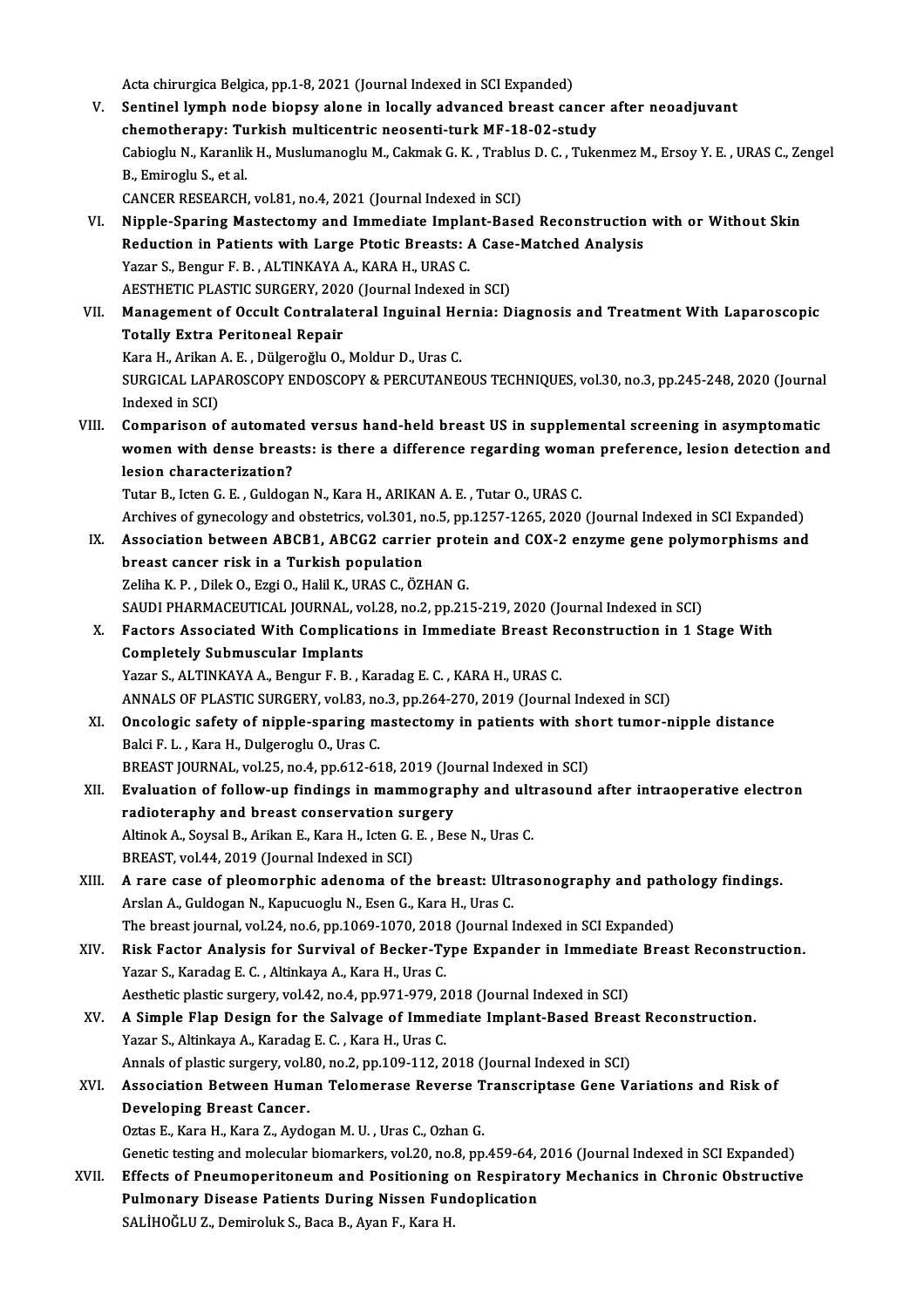SURGICAL LAPAROSCOPY ENDOSCOPY & PERCUTANEOUS TECHNIQUES, vol.18, no.5, pp.437-440, 2008 (Journal<br>Indoved in SCD SURGICAL LAP*A*<br>Indexed in SCI)

# Articles Published in Other Journals

rticles Published in Other Journals<br>I. Breast Surgery can be Performed Safely During the COVID-19 Pandemic: A Retrospective Single-<br>Conter Analysis Res Published<br>Breast Surgery<br>Center Analysis<br>Arkan A E Kara Breast Surgery can be Performed Safe<br>Center Analysis<br>Arıkan A. E. , Kara H., Dülgeroğlu O., Uras C.<br>ISTANPUL MEDICAL JOUPNAL, vel 33, no.1 Center Analysis<br>Arıkan A. E. , Kara H., Dülgeroğlu O., Uras C.<br>ISTANBUL MEDICAL JOURNAL, vol.23, no.1, pp.45-50, 2022 (Journal Indexed in ESCI)

- Arıkan A. E. , Kara H., Dülgeroğlu O., Uras C.<br>ISTANBUL MEDICAL JOURNAL, vol.23, no.1, pp.45-50, 2022 (Journal Indexed in ESCI)<br>II. Three Cases of Breast Metastases from Lung Cancer and Systematic Review of the Literat ISTANBUL MEDICAL JOURNAL, vol.23, no.1, pp.45-50, 2022 (Journal Indexed in ESCI)<br>Three Cases of Breast Metastases from Lung Cancer and Systematic Review of<br>Güldoğan N., Esen İçten G., Tokat F., Tutar B., Kara H., Korkmaz T Three Cases of Breast Metastases from Lung Cancer and Systematic Review of the Litera<br>Güldoğan N., Esen İçten G., Tokat F., Tutar B., Kara H., Korkmaz T., Oyan Uluç B., Demir G.<br>EUROPEAN JOURNAL OF BREAST HEALTH, vol.17, n
- Güldoğan N., Esen İçten G., Tokat F., Tutar B., Kara H., Korkmaz T., Oyan Uluç B., Demir G.<br>EUROPEAN JOURNAL OF BREAST HEALTH, vol.17, no.2, pp.200-205, 2021 (Journal Indexed in ESCI)<br>III. Robotic nipple sparing mastectomy EUROPEAN JOURNAL OF BREAST HEALTH, vol.17, no.2, pp.200-205, 2021 (Journal Indexed in ESCI)<br>Robotic nipple sparing mastectomy through a single incision: Advantages of starting wit<br>dissection<br>Uras C., Arıkan A. E., Kara H., Robotic nipple sparing mastectomy through a<br>dissection<br>Uras C., Arıkan A. E. , Kara H., Dülgeroğlu O., Avşar Y.<br>Turkich Journal of Surgery, vol 26, no 2, np 202, 200.

Turkish Journal of Surgery, vol.36, no.3, pp.303-309, 2020 (Journal Indexed in ESCI)

- Uras C., Arıkan A. E. , Kara H., Dülgeroğlu O., Avşar Y.<br>Turkish Journal of Surgery, vol.36, no.3, pp.303-309, 2020 (Journal Indexed in ESCI)<br>IV. Management of Mechanical Problems of Totally Implantable Venous Catheters<br>Ka Turkish Journal of Surgery, vol.36, no.3, pp.<br>Management of Mechanical Problems<br>Kara H., Arıkan A. E. , Dülgeroğlu O., Uras C.<br>CLINICAL AND EXPERIMENTAL HEALTH SC Kara H., Arıkan A. E. , Dülgeroğlu O., Uras C.<br>CLINICAL AND EXPERIMENTAL HEALTH SCIENCES, vol.10, no.2, pp.81-86, 2020 (Journal Indexed in ESCI) Kara H., Arıkan A. E. , Dülgeroğlu O., Uras C.<br>CLINICAL AND EXPERIMENTAL HEALTH SCIENCES, vol.10, no.2, pp.81-86, 2020 (Journal Index<br>V. Role of Sentinel Lymph Node Biopsy During Contralateral Prophylactic Mastectomy<br>KARA
- CLINICAL AND EXPERIMENTAL HEALTH SCIENCE<br>Role of Sentinel Lymph Node Biopsy During<br>KARA H., ARIKAN A. E. , DÜLGEROĞLU O., URAS C.<br>ISTANPUL MEDICAL JOUPNAL YOL21, po 2, pp.97 Role of Sentinel Lymph Node Biopsy During Contralateral Prophylactic Maste<br>KARA H., ARIKAN A. E. , DÜLGEROĞLU O., URAS C.<br>ISTANBUL MEDICAL JOURNAL, vol.21, no.2, pp.97-103, 2020 (Journal Indexed in ESCI)<br>Effects of Durasca KARA H., ARIKAN A. E. , DÜLGEROĞLU O., URAS C.<br>ISTANBUL MEDICAL JOURNAL, vol.21, no.2, pp.97-103, 2020 (Journal Indexed in ESCI)<br>VI. Effects of Duraseal® and Fibrin Glue on healing of normal and ischemic colon anastomosis<br>
- ISTANBUL MEDICAL<br>Effects of Durasea<br>KARA H., ULUALP K.<br>Istanbul Jaurnal of B Effects of Duraseal® and Fibrin Glue on healing of normal and ischemic co<br>KARA H., ULUALP K.<br>İstanbul Journal of Pharmacy, vol.50, no.2, pp.83-88, 2020 (Journal Indexed in ESCI)<br>The satisfaction of patients with breast san

KARA H., ULUALP K.<br>İstanbul Journal of Pharmacy, vol.50, no.2, pp.83-88, 2020 (Journal Indexed in ESCI)<br>VII. The satisfaction of patients with breast cancer undergone immediate reconstruction with implant<br>and the effec Istanbul Journal of Pharmacy, vol.50, no.2, pp.83-88, 2020 (Journal Indexed in ESCI)<br>The satisfaction of patients with breast cancer undergone immediate recor<br>and the effect of radiotherapy<br>Altinok A. Y., Bese N., Kara H., The satisfaction of patients with breast c<br>and the effect of radiotherapy<br>Altinok A.Y., Bese N., Kara H., Yazar S., Unal C.<br>WSPOL CZESNA ONKOLOCIA CONTEMPORAPY and the effect of radiotherapy<br>Altinok A. Y. , Bese N., Kara H., Yazar S., Unal C.<br>WSPOLCZESNA ONKOLOGIA-CONTEMPORARY ONCOLOGY, vol.22, no.1, pp.27-30, 2018 (Journal Indexed in ESCI)<br>Metaplestic capcinorme of the broast: A

Altinok A. Y., Bese N., Kara H., Yazar S., Unal C.<br>WSPOLCZESNA ONKOLOGIA-CONTEMPORARY ONCOLOGY, vol.22, no.1, pp.27-30, 2018 (Journal of the literature<br>VIII. Metaplastic carcinoma of the breast: A case series and review of VIII. Metaplastic carcinoma of the breast: A case series and review of the literature<br>EREN BÖLER D., KARA H., SAĞLICAN Y., TOKAT F., URAS C. Journal of Oncological Sciences, vol.2, pp.38-42, 2016 (Refereed Journals of Other Institutions)

# <sub>Journal of Oncological Scr</sub><br>Books & Book Chapters ooks & Book Chapters<br>I. İnvaziv Meme Kanseri<br>KARA H

I. *Invaziv Meme Kanseri*<br>KARA H.

İnvaziv Meme Kanseri<br>KARA H.<br>in: Meme Hastalıkları, Prof.Dr. Cihan Uras, Editor, Nobel Tıp Kitabevleri, İstanbul, pp.117-136, 2021<br>Multidissiplinary Team Warking in Breast Canser Management

## KARA H.<br>in: Meme Hastalıkları, Prof.Dr. Cihan Uras, Editor, Nobel Tıp Kitabevleri,<br>II. Multidisciplinary Team Working in Breast Cancer Management<br>KARA H in: Meme<br><mark>Multidis</mark><br>KARA H.<br>in: Curre

Multidisciplinary Team Working in Breast Cancer Management<br>KARA H.<br>in: Current Approaches to Breast Cancer, Atakan Demir, Ayşe Altınok, Cihan Uras, Gül Esen İçten, Ahmet Ertaş,<br>Editer, Nobel Tıp Kitabevi, İstanbul, pp.149, KARA H.<br>in: Current Approaches to Breast Cancer, Atakan Demi<br>Editor, Nobel Tıp Kitabevi, İstanbul, pp.149-154, 2021<br>Annusash ta Begianal Lumph Nades in Breast G. in: Current Approaches to Breast Cancer, Atakan Demir, Ayşe<br>Editor, Nobel Tıp Kitabevi, İstanbul, pp.149-154, 2021<br>III. Approach to Regional Lymph Nodes in Breast Cancer<br>KARA H

# Editor, N<br><mark>Approa</mark><br>KARA H.<br>in: Curre

Approach to Regional Lymph Nodes in Breast Cancer<br>KARA H.<br>in: Current Approaches to Breast Cancer, Atakan Demir, Ayşe Altınok, Cihan Uras, Gül Esen İçten, Ahmet Ertaş,<br>Editar, Nobel Tın Kitabevi, İstanbul, nn 167,194,2021 KARA H.<br>in: Current Approaches to Breast Cancer, Atakan Demi<br>Editor, Nobel Tıp Kitabevi, İstanbul, pp.167-184, 2021<br>Memenin, Anatemisi, Fizyolojisi ve Golisimi

in: Current Approaches to Breast Cancer, Atakan<br>Editor, Nobel Tıp Kitabevi, İstanbul, pp.167-184,<br>IV. Memenin Anatomisi, Fizyolojisi ve Gelişimi Editor, N<br><mark>Memeni</mark><br>KARA H.<br>in: Mome

KARA H.<br>in: Meme Hastalıkları, Prof.Dr. Cihan Uras, Editor, Nobel Tıp Kitabevleri, İstanbul, pp.1-10, 2021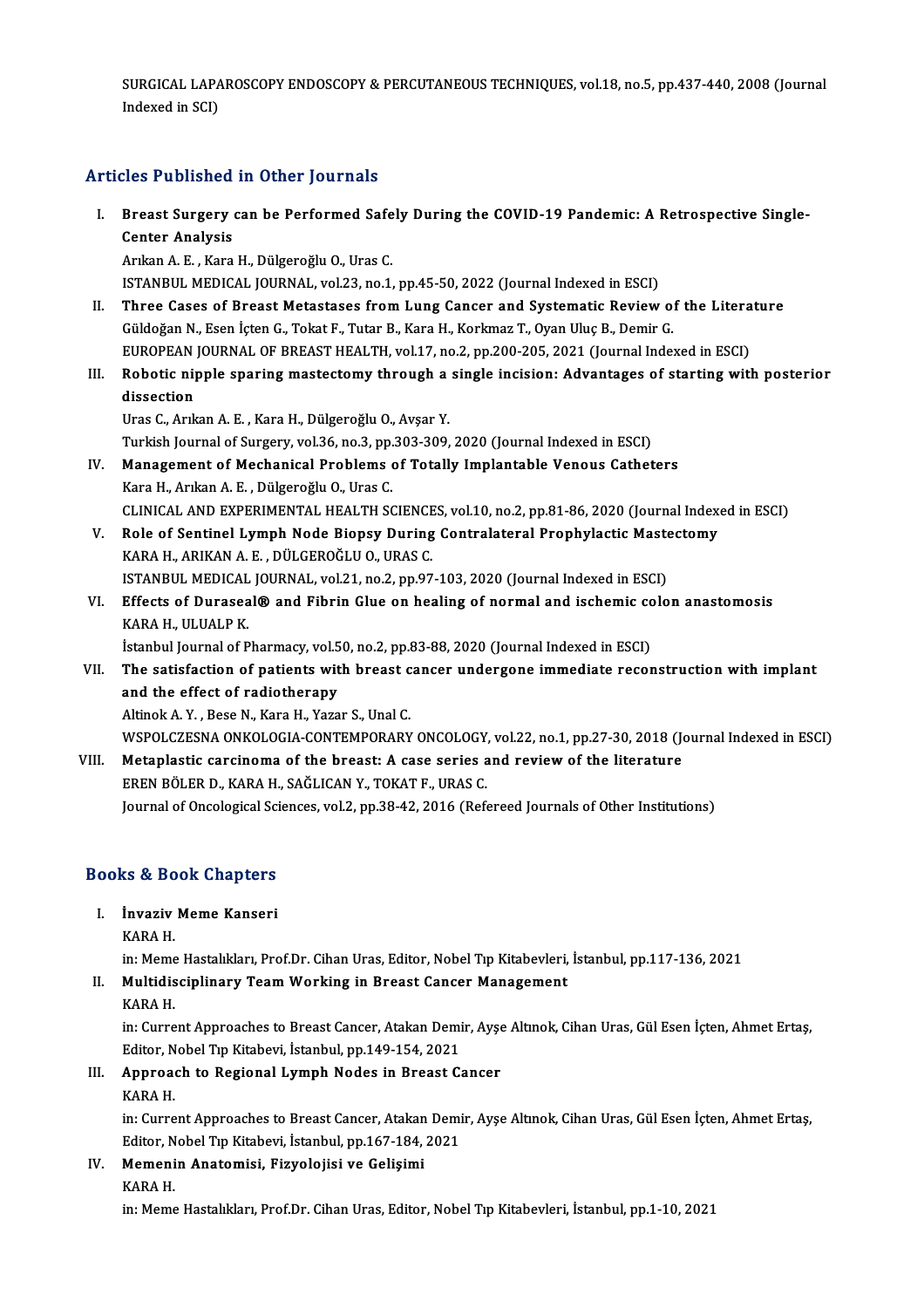## V. Surgical Evaluation and Desicion Making in Breast Cancer<br>KARA H Surgical<br>KARA H.<br>in: Curre

KARA H.<br>in: Current Approaches to Breast Cancer, Atakan Demir, Ayse Altınok, Cihan Uras, Gül Esen İçten, Ahmet Ertas, KARA H.<br>in: Current Approaches to Breast Cancer, Atakan Demi<br>Editor, Nobel Tıp Kitapevi, İstanbul, pp.141-148, 2021<br>Meme Kanseri Carrebisi

## VI. Meme Kanseri Cerrahisi

Editor, Nobel Tip<br><mark>Meme Kanseri (</mark><br>KARA H., URAS C.<br>in: Meme Hastalık in: Meme Hastalıkları, Prof.Dr. Cihan Uras, Editor, Nobel Tıp Kitabevleri, İstanbul, pp.137-153, 2021

### Refereed Congress / Symposium Publications in Proceedings

- I. NUMBER OF SURGERIES FOR BERAST CANCER DECREASED DURING COVID-19 PANDEMIC KARAH.,ARIKANA.E. ,DÜLGEROĞLUO.,URASC. IV. INTERNATIONAL CONFERENCE ON COVID-19 STUDIES, İstanbul, Turkey, 17 April 2021 KARA H., ARIKAN A. E. , DÜLGEROĞLU O., URAS C.<br>IV. INTERNATIONAL CONFERENCE ON COVID-19 STUDIES, İstanbul, Turkey, 17 April 2021<br>II. Sentinel lymph node biopsy after nipple sparing mastectomy in early postoperative per
- IV. INTERN<br>Sentinel<br>feasible?<br>KARA H Sentinel lymph node biopsy after nipple spa<br>feasible?<br>KARA H., ARIKAN A. E. , DÜLGEROĞLU O., URAS C.<br>4. International Istanbul Breest Censon Virtual Co. feasible?<br>KARA H., ARIKAN A. E. , DÜLGEROĞLU O., URAS C.<br>4. International Istanbul Breast Cancer Virtual Conference, İstanbul, Turkey, 17 - 18 October 2020<br>Petashment and embelization of tatally implentable yeneye sathatar

KARA H., ARIKAN A. E. , DÜLGEROĞLU O., URAS C.<br>4. International Istanbul Breast Cancer Virtual Conference, İstanbul, Turkey, 17 - 18 October 2020<br>III. Detachment and embolization of totally implantable venous catheters 4. International Istanbul Breast Cancer Virtual Co<br>Detachment and embolization of totally imp<br>KARA H., ARIKAN A. E. , DÜLGEROĞLU O., URAS C.<br><sup>2rd International Hoalth Science and Life Congres</sup>

3rd International Health Science and Life Congress, Burdur, Turkey, 5 - 06 June 2020, pp.204

IV. Perkütan İmplante Edilebilir Venöz Port Kateter Uygulaması:Teknik ve Püf Noktalar KARA H.

3rd International Medicine and Health Sciences Researches Congress, Ankara, Turkey, 13 - 14 March 2020

KARA H.<br>3rd International Medicine and Health Sciences Researches Congress, Ankara, Turkey, 13 - 14 Mar<br>17. INTRAOPERATİF ELEKTRON RADYOTERAPİNİN CERRAHŞ UYGULAMA ÜZERİNE ETKİSİ<br>17. INDAS C 3rd International<br>**İNTRAOPERATİ!**<br>KARA H., URAS C.<br>15. ULUSAL MEM <mark>INTRAOPERATIF ELEKTRON RADYOTERAPİNİN CERRAHŞ UYGULAM/</mark><br>KARA H., URAS C.<br>15. ULUSAL MEME HASTALIKLARI KONGRESİ, Turkey, 17 - 20 October 2019<br>Mame Kansari Tedavisinde İntraaneratif Elektron Badyotaranisi Ser

15. ULUSAL MEME HASTALIKLARI KONGRESİ, Turkey, 17 - 20 October 2019

KARA H., URAS C.<br>15. ULUSAL MEME HASTALIKLARI KONGRESİ, Turkey, 17 - 20 October 2019<br>VI. Meme Kanseri Tedavisinde İntraoperatif Elektron Radyoterapisi Sonrası Mammografi ve Ultrason<br>Bulgularının Değerlendirilmesi Meme Kanseri Tedavisinde İntraoperatif Elektron Radyoterapisi Sonrası Mamm<br>Bulgularının Değerlendirilmesi<br>YILDIRIM ALTINOK A., TUTAR B., ARIKAN A. E. , KARA H., İÇTEN S. G. , BEŞE F. N. , URAS C.<br>15 Hlusel Meme Hestelikler Bulgularının Değerlendirilmesi<br>YILDIRIM ALTINOK A., TUTAR B., ARIKAN A. E. , KARA H., İÇTEN S. G.<br>15.Ulusal Meme Hastalıkları Kongresi, Turkey, 17 - 19 October 2019<br>Bestan Klinik Aksilla Besitif Hastalarda Neoediuwan Komen

- YILDIRIM ALTINOK A., TUTAR B., ARIKAN A. E. , KARA H., İÇTEN S. G. , BEŞE F. N. , URAS C.<br>15.Ulusal Meme Hastalıkları Kongresi, Turkey, 17 19 October 2019<br>VII. Baştan Klinik Aksilla Pozitif Hastalarda Neoadjuvan Kemorter 15.Ulusal Meme Hastalıkları Kongresi, Turkey, 17 - 19 October 2019<br>Baştan Klinik Aksilla Pozitif Hastalarda Neoadjuvan Kemorterapi Sonrası Sadece<br>Uygulanan Hastalarda Lokal ve Genel Sağkalım:Çok Merkezli MF-18-02 Çalışması Baştan Klinik Aksilla Pozitif Hastalarda Neoadjuvan Kemorterapi Sonrası Sadece Sentinel Lenf Noc<br>Uygulanan Hastalarda Lokal ve Genel Sağkalım:Çok Merkezli MF-18-02 Çalışması<br>CABIOĞLU N., KARANLIK H., YILDIRIM N., KARADENİZ Uygulanan Hastalarda Lokal ve Genel Sağ<br>CABIOĞLU N., KARANLIK H., YILDIRIM N., KAR<br>TÜKENMEZ M., EMİROĞLU S., ÖZKURT E., et al.<br>15 Hlusel Marra Hastalıları Kansresi Turkay CABIOĞLU N., KARANLIK H., YILDIRIM N., KARADENİZ ÇAKMAK G., M<br>TÜKENMEZ M., EMİROĞLU S., ÖZKURT E., et al.<br>15.Ulusal Meme Hastalıkları Kongresi, Turkey, 17 - 20 October 2019<br>PET. CT. Erkon, Euro Mame Kansorli Hastalarda, Ak 15. Ulusal Meme Hastalıkları Kongresi, Turkey, 17 - 20 October 2019
- TÜKENMEZ M., EMİROĞLU S., ÖZKURT E., et al.<br>15.Ulusal Meme Hastalıkları Kongresi, Turkey, 17 20 October 2019<br>VIII. PET-CT Erken Evre Meme Kanserli Hastalarda Aksiller Lenf Nodu Tutulumu Gösterilebilir mi?<br>Uras C., Dü 2. Ulusal Meme Cerrahisi Kongresi, Antalya, Turkey, 7 - 09 March 2019, pp.24 Uras C., Dülgeroğlu O., Arıkan A. E. , Kara H., Balcı F. L.<br>2. Ulusal Meme Cerrahisi Kongresi, Antalya, Turkey, 7 - 09 March 2019, pp.24<br>IX. Clinical, radiological and pathological findings in breast cancer patients younge
	- 2. Ulusal Meme Cerrahisi Kongresi, Antalya, Turkey, 7 09 March 2019, pp.24<br>Clinical, radiological and pathological findings in breast cancer patients<br>TAŞKIN F., SOYDER A., ERDOĞDU H. İ. , YILDIZ I., KARA H., ESEN İÇTEN G Clinical, radiological and pathological findings in breast cancer patients younger than 30<br>TAŞKIN F., SOYDER A., ERDOĞDU H. İ. , YILDIZ I., KARA H., ESEN İÇTEN G., URAS C.<br>3rd International Istanbul Breast Cancer Conferenc TAŞKI<br>3rd In<br>2018<br>Fasta 3rd International Istanbul Breast Cancer Conference - BREASTANBUL 2018, Istanbul, Turkey, 11 - 13 Octo<br>2018<br>X. Factors Associated with Complications in immediate Breast Reconstruction in One-stage with<br>Submussular Implant
	- 2018<br>Factors Associated wi<br>Submuscular Implant<br>ALTINKAYA A VAZAR S Factors Associated with Complications in immediate Breast Recon<br>Submuscular Implant<br>ALTINKAYA A., YAZAR Ş., BENGÜR F. B. , KARADAĞ E. Ç. , KARA H., URAS C.<br>Preastanbul 2018 2rd Breast Canser Conferense İstanbul Turkay 11, Submuscular Implant<br>ALTINKAYA A., YAZAR Ş., BENGÜR F. B. , KARADAĞ E. Ç. , KARA H., URAS C.<br>Breastanbul 2018 3rd Breast Cancer Conference, İstanbul, Turkey, 11 - 13 October 2018

- ALTINKAYA A., YAZAR Ș., BENGÜR F. B. , KARADAĞ E. Ç. , KARA H., URAS C.<br>Breastanbul 2018 3rd Breast Cancer Conference, İstanbul, Turkey, 11 13 October 2018<br>XI. Clinical, Radiological and Pathological Findings in Breast C TAŞKIN F., SOYDER A., ERDOĞDU H. İ. , YILDIZ I., KARA H., İÇTEN S. G. , URAS C.<br>Breastanbul 2018 3rd Breast Cancer Conference, İstanbul, Turkey, 11 - 13 October 2018 Clinical, Radiological and Pathological Findings in Breast Cancer Patients Youn<br>TAŞKIN F., SOYDER A., ERDOĞDU H. İ. , YILDIZ I., KARA H., İÇTEN S. G. , URAS C.<br>Breastanbul 2018 3rd Breast Cancer Conference, İstanbul, Turke
- XII. Predictivity of Preoperative PET-CT for Axillary Lymph Node Status in patients with Early Breast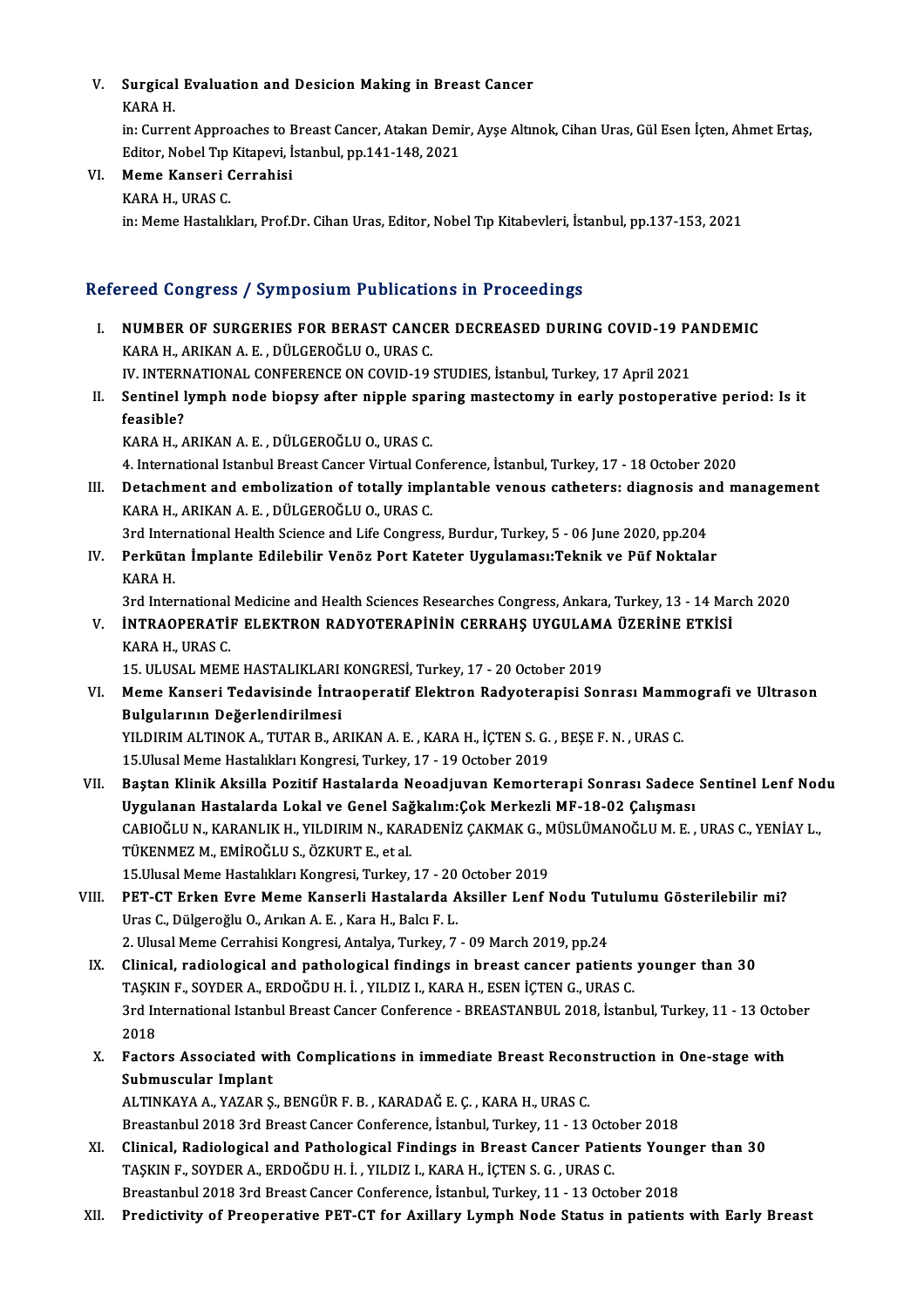|        | Cancer                                                                                                    |
|--------|-----------------------------------------------------------------------------------------------------------|
|        | URAS C., DÜLGEROĞLU O., ARIKAN A. E., KARA H., BALCI F. L.                                                |
|        | Breastanbul 2018 3rd Breast Cancer Conference, İstanbul, Turkey, 11 October - 13 January 2018             |
| XIII.  | Axillary Staging in Pure Tubular Carcinoma: Is It Necessary?                                              |
|        | KARA H., ARIKAN A. E., TOKAT F., URAS C.                                                                  |
|        | Breastanbul 2018 3rd Breast Cancer Conference, Turkey, 11 - 13 October 2018                               |
| XIV.   | Adenoid Cystic Carcinoma: Presentation of four cases                                                      |
|        | ARIKAN A. E., KARA H., TOKAT F., URAS C.                                                                  |
|        | Breastanbul 2018 3rd Breast Cancer Conference, 11 - 13 October 2018                                       |
| XV.    | The satisfaction of patients with breast cancer undergone immediate reconstruction with implant           |
|        | and the effect of radiotherapy                                                                            |
|        | Altinok A., Bese N., Kara H., Yazar S., Uras C.                                                           |
|        | 11th European Breast Cancer Conference (EBCC), Barcelona, Spain, 21 - 23 March 2018, vol.92               |
| XVI.   | İmplant ile Erken Rekonstrüksiyon Yapılmış Meme Kanserli Hastalarda Memnuniyet                            |
|        | Değerlendirilmesi ve Radyoterapi Etkisi                                                                   |
|        | YILDIRIM ALTINOK A., BEŞE F. N., KARA H., YAZAR Ş., URAS C.                                               |
|        | 14. Ulusal Meme Hastalıkları Kongresi, Turkey, 19 - 22 October 2017                                       |
| XVII.  | Roux-en-Y özogfagojejunostomili hastada laparoskopi yardımlı endoskopik retrograde                        |
|        | cholangiopancreatography                                                                                  |
|        | ERGÜNER İ., BİLGİN İ. A., KARA H., ÇİÇEK B., KARAHASANOĞLU T.                                             |
|        | 20. Ulusal Cerrahi Kongresi, Turkey, 12 - 17 April 2017                                                   |
| XVIII. | Kontralateral profilaktik Mastektomide Sentinel Lenf Nodu Biyopsisi Gerekli mi?                           |
|        | KARA H., EREN BÖLER D., BALCI F. L., DÜLGEROĞLU O., URAS C.                                               |
|        | 4. Karadeniz Meme Kongresi, Samsun, Turkey, 30 March - 01 April 2017                                      |
| XIX.   | Buccal swab versus blood sampling techniques for BRCA mutation screening                                  |
|        | KARA H., SEZER Y. A., EREN BÖLER D., AYDOĞAN M., URAS C.                                                  |
|        | Breastanbul Breast Cancer Conference, 10 - 12 November 2016                                               |
| XX.    | Is it oncologically safe to perform nipple sparing mastectomy in patients with tumor-nipple distance      |
|        | under 2.0 cm?                                                                                             |
|        | BALCI F. L., KARA H., DÜLGEROĞLU O., EREN BÖLER D., URAS C.                                               |
|        | Breastanbul Breast Cancer Conference, 10 - 12 November 2016                                               |
| XXI.   | A simple design fort he salvage of implant based breast reconstruction                                    |
|        | YAZAR Ş., ALTINKAYA A., KARADAĞ E. Ç., KARA H., URAS C.                                                   |
|        | Breastanbul Breast Cancer Conference, 10 - 12 November 2016                                               |
| XXII.  | Ters T mastektomilerde rekonstrüksiyon kurtarıcı flep                                                     |
|        | YAZAR Ş., ALTINKAYA A., KARADAĞ E. Ç., KARA H., URAS C.                                                   |
|        | Türk Plastik Rekonstrüktif ve Estetik Cerrahi Derneği 38. Ulusal Kurultayı, Turkey, 27 - 30 October 2016  |
| XXIII. | Robotik Total Gastrektomi                                                                                 |
|        | BİLGİN İ. A., ERENLER BAYRAKTAR İ., KARA H., AGHAYEVA A., ATASOY D., BAYRAKTAR O., ÖZBEN V., BACA B.,     |
|        | HAMZAOĞLU İ.H., KARAHASANOĞLU T.                                                                          |
|        | 20. Ulusal Cerrahi Kongresi, Antalya, Turkey, 13 - 17 April 2017                                          |
| XXIV.  | Robotik Mide Wedge Rezeksiyonu                                                                            |
|        | BİLGİN İ. A., ERENLER BAYRAKTAR İ., KARA H., BAYRAKTAR O., AGHAYEVA A., ATASOY D., ÖZBEN V., BACA B.,     |
|        | HAMZAOĞLU İ.H., KARAHASANOĞLU T.                                                                          |
|        | 20. Ulusal Cerrahi Kongresi, Antalya, Turkey, 13 - 17 April 2016                                          |
| XXV.   | Robotik Transanal Bening Tümör Çıkarılması                                                                |
|        | ERENLER BAYRAKTAR İ., BİLGİN İ. A., KARA H., BAYRAKTAR O., ATASOY D., ÖZBEN V., BACA B., HAMZAOĞLU İ. H., |
|        | KARAHASANOĞLU T.                                                                                          |
|        | 20. Ulusal Cerrahi Kongresi, Antalya, Turkey, 13 - 17 April 2016                                          |
| XXVI.  | Total Robotik Sleeve Gastrektomi                                                                          |
|        | BİLGİN İ. A., AGHAYEVA A., KARA H., ATASOY D., ÖZBEN V., BAYRAKTAR O., ERENLER BAYRAKTAR İ., BACA B.,     |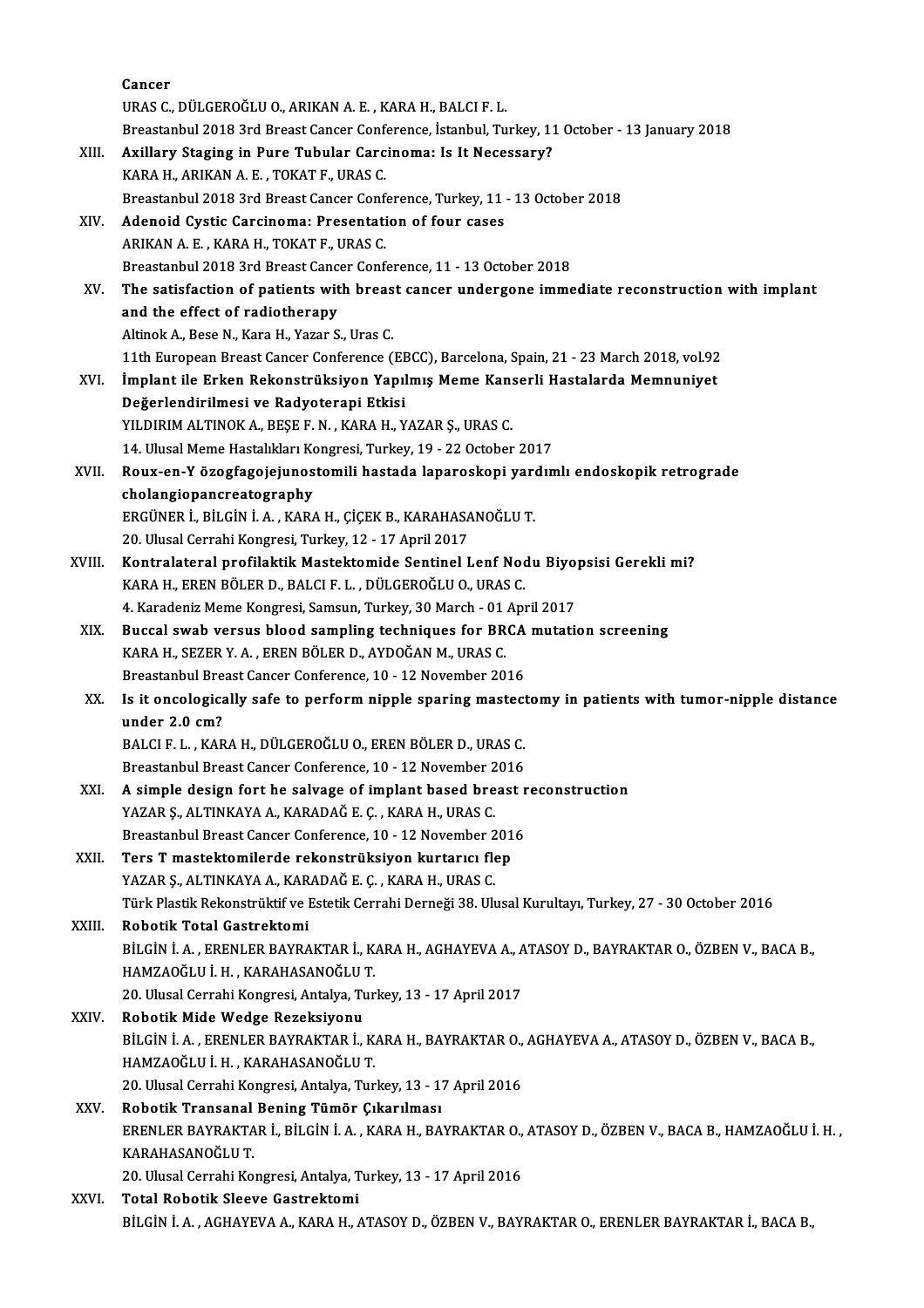|              | HAMZAOĞLU İ.H., KARAHASANOĞLU T., et al.                                                                         |
|--------------|------------------------------------------------------------------------------------------------------------------|
|              | 20. Ulusal Cerrahi Kongresi, Antalya, Turkey, 13 - 17 April 2016                                                 |
| XXVII.       | Total robotik sleeve gastrektomi                                                                                 |
|              | BİLGİN İ. A., AGHAYEVA A., KARA H., ATASOY D., ÖZBEN V., BAYRAKTAR O., ERGÜNER İ., BACA B., HAMZAOĞLU İ.         |
|              | H., KARAHASANOĞLU T., et al.                                                                                     |
|              | 20. Ulusal Cerrahi Kongresi, Turkey, 12 - 17 April 2016                                                          |
| XXVIII.      | Sleeve gastrektomi yaptığımız hastaların sonuçları                                                               |
|              | ERGÜNER İ., BİLGİN İ. A., KARA H., TURANLI F., DEMİR Ş., AGHAYEVA A., BAYRAKTAR O., ATASOY D., BACA B.,          |
|              | HAMZAOĞLU İ.H., et al.                                                                                           |
|              | 20. Ulusal Cerrahi Kongresi, Turkey, 12 - 17 April 2016                                                          |
| <b>XXIX</b>  | Robotik mide wedge rezeksiyonu                                                                                   |
|              | BİLGİN İ. A., ERGÜNER İ., KARA H., BAYRAKTAR O., AGHAYEVA A., ATASOY D., ÖZBEN V., BACA B., HAMZAOĞLU İ.         |
|              | H , KARAHASANOĞLU T                                                                                              |
|              | 20. Ulusal Cerrahi Kongresi, Turkey, 12 - 17 April 2016                                                          |
| XXX.         | Robotik total gastrektomi                                                                                        |
|              | BİLGİN İ. A., ERGÜNER İ., KARA H., AGHAYEVA A., ATASOY D., BAYRAKTAR O., ÖZBEN V., BACA B., HAMZAOĞLU İ.         |
|              | H., KARAHASANOĞLU T.                                                                                             |
|              | 20. Ulusal Cerrahi Kongresi, Turkey, 12 - 17 April 2016                                                          |
| XXXI.        | Robotik transanal benign tümör çıkartılması                                                                      |
|              | ERGÜNER İ., BİLGİN İ. A., KARA H., BAYRAKTAR O., ATASOY D., ÖZBEN V., BACA B., HAMZAOĞLU İ. H.,                  |
|              | KARAHASANOĞLU T.                                                                                                 |
|              | 20. Ulusal Cerrahi Kongresi, Turkey, 12 - 17 April 2016                                                          |
| XXXII.       | Erken evre meme kanseri nedeni ile meme koruyucu cerrahi uygulanan hastalarda tek doz                            |
|              | intraoperatif radyoterapi uygulaması                                                                             |
|              | KARA H., BEŞE F. N., URAS C.                                                                                     |
|              | 20. Ulusal Cerrahi Kongresi, Turkey, 12 - 17 April 2016                                                          |
| XXXIII.      | High Ki67 levels are significantly correlated with 21-gene assay recurrence scores                               |
|              | Uras C., Boler D. E., Kara H., Basaran G., Balci L., Tokat F., Cabioglu N., Ince Ü.                              |
|              | 10th European Breast Cancer Conference (EBCC), Amsterdam, Netherlands, 9 - 11 March 2016, vol.57                 |
| <b>XXXIV</b> | Association between human telomerase reverse transcriptase (hTERT) gene variations and risk of                   |
|              | developing breast cancer                                                                                         |
|              | ÖZTAŞ E., KARA H., URAS C., ÖZHAN G.                                                                             |
|              | 13. European ISSX Meeting, 22 - 25 June 2015                                                                     |
| XXXV.        | Prognostic role of progesterone receptor (PR) expression by immunohistochemistry (IHC) in                        |
|              | relation to Oncotype recurrence scores (RS).                                                                     |
|              | Basaran G., Korkmaz T., Kara H., Boler D., Kapucuoglu N., Uras C., Saglican Y., Ince Ü.                          |
|              | Annual Meeting of the American-Society-of-Clinical-Oncology (ASCO) / Clinical Science Symposium on Predicting    |
|              | and Improving Adverse Outcomes in Older Adults with Cancer, Illinois, United States Of America, 29 May - 02 June |
|              | 2015, vol.33                                                                                                     |
| <b>XXXVI</b> | Metaplastic carcinoma of the breast: A series of 7 cases<br>EREN BÖLER D., KARA H., SAĞLICAN Y., URAS C.         |
|              | Internationl Istanbul Breast Cancer Conference, 30 October - 02 November 2014                                    |
| XXXVII.      | Multifokal/multisentrik meme kanserinde daha agressif bir tumor biyolojisi                                       |
|              | EREN BÖLER D., CABIOĞLU N., BOZDOĞAN A., KARA H., KARAYAĞIZ H., TOKAT F., SAĞLICAN Y., URAS C.                   |
|              | 19. Ulusal Cerrahi Kongresi, Turkey, 16 - 20 April 2014                                                          |
| XXXVIII.     | Multifocal/multicentric breast cancer harbours higher metastatic potential: is there a relation with             |
|              | tumor biology?                                                                                                   |
|              | BÖLER D., CABIOĞLU N., BOZDOĞAN A., KARA H., KARAYAĞIZ H., TOKAT F., SAĞLICAN Y., URAS C.                        |
|              | European Journal of Cancer. EBCC9, 19 - 21 March 2014, vol.50, pp.139                                            |
| <b>XXXIX</b> | Multifokal/multicentric breast cancer harbours high metastatic potential: Is there a relation with               |
|              |                                                                                                                  |
|              | tumor biology?                                                                                                   |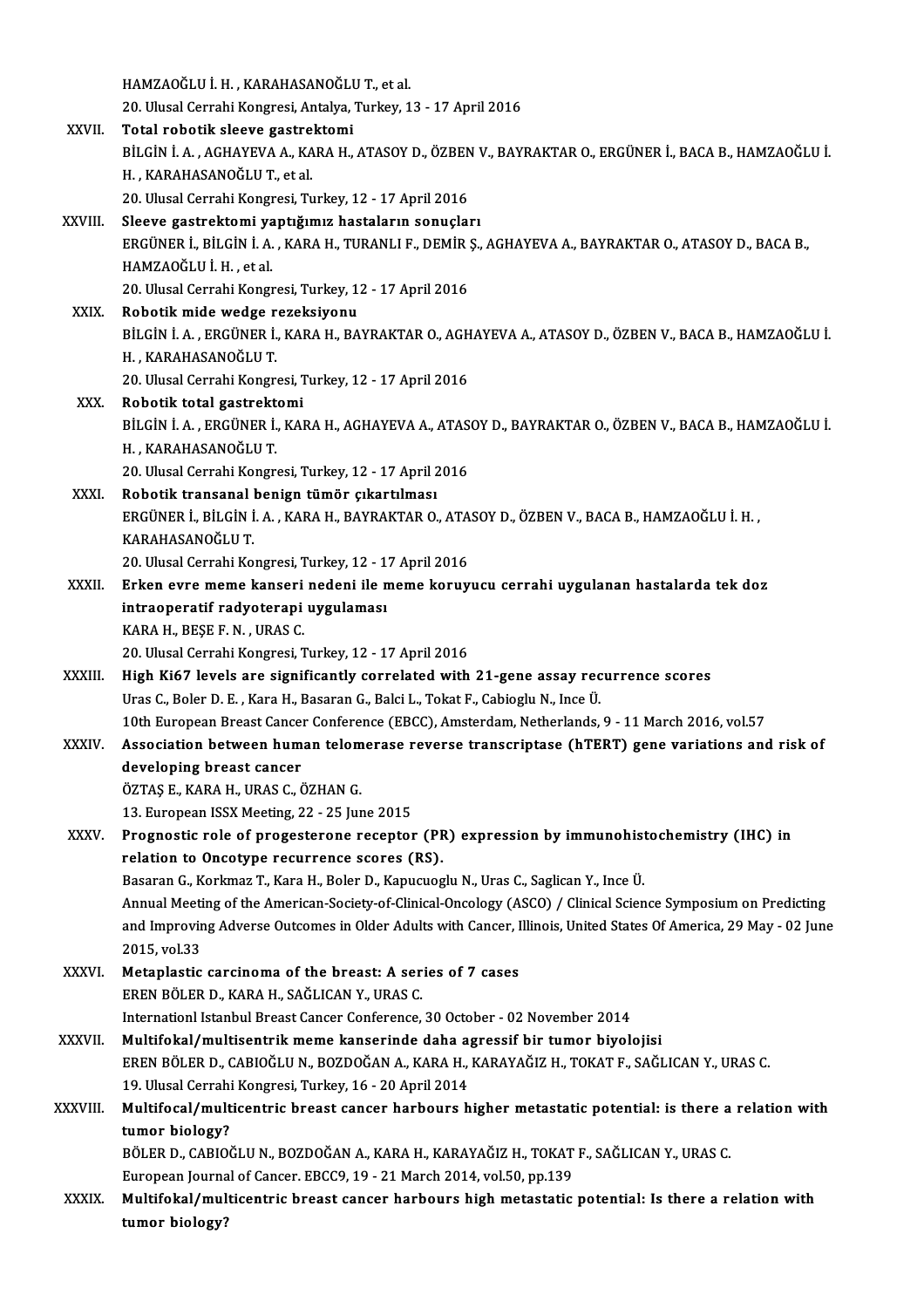EREN BÖLER D., CABIOĞLU N., BOZDOĞAN A., KARA H., KARAYAĞIZ H., TOKAT F., SAĞLICAN Y., URAS C.<br>9. European Bresst Canser Canforanse, 19., 21 Marsh 2014. eren BÖLER D., CABIOĞLU N., BOZDOĞAN A., KARA H., KAR.<br>9. European Breast Cancer Conference, 19 - 21 March 2014<br>Multifosel (multisentris breast sansar barbours bisbo EREN BÖLER D., CABIOĞLU N., BOZDOĞAN A., KARA H., KARAYAĞIZ H., TOKAT F., SAĞLICAN Y., URAS C.<br>9. European Breast Cancer Conference, 19 - 21 March 2014<br>XL. Multifocal/multicentric breast cancer harbours higher metastatic p 9. European Breast Cancer Conference, 19 - 21 March 2014<br>Multifocal/multicentric breast cancer harbours higher metastatic potential: Is there a relation with<br>tumour biology? Boeler D., CABIOĞLU N., Bozdogan A., KARA H., Karayagiz H., Toprak F., SAĞLICAN Y., URAS C. 9th European Breast Cancer Conference (EBCC), Glasgow, United Kingdom, 19 - 21 March 2014, vol.50 Boeler D., CABIOĞLU N., Bozdogan A., KARA H., Karayagiz H., Toprak F., SAĞLICAN Y., URAS C.<br>9th European Breast Cancer Conference (EBCC), Glasgow, United Kingdom, 19 - 21 March 2014,<br>XLI. Management of radial scars as high **9th European Breast<br>Management of rad<br>chemoprevention?**<br>Fren Poler D. GABIO Management of radial scars as high risk lesions: Is<br>chemoprevention?<br>Eren-Boler D., CABIOĞLU N., KARA H., Saglican Y., Uras C.<br><sup>Oth Euronean Presst Cancer Conference (EPCC), Classey</sub></sup> chemoprevention?<br>Eren-Boler D., CABIOĞLU N., KARA H., Saglican Y., Uras C.<br>9th European Breast Cancer Conference (EBCC), Glasgow, United Kingdom, 19 - 21 March 2014, vol.50<br>Memenin sef tubuler kanserlerinin klinikenateleji Eren-Boler D., CABIOĞLU N., KARA H., Saglican Y., Uras C.<br>9th European Breast Cancer Conference (EBCC), Glasgow, United King<br>XLII. Memenin saf tubuler kanserlerinin klinikopatolojik özellikleri<br>KARA H. CARIOĞLU N. EREN BÖL 9th European Breast Cancer Conference (EBCC), Glasgow, United K<br>Memenin saf tubuler kanserlerinin klinikopatolojik özellikle<br>KARA H., CABIOĞLU N., EREN BÖLER D., TOKAT F., İNCE Ü., URAS C.<br>12. Ulucal Mame Hastalıkları Kans Memenin saf tubuler kanserlerinin klinikopatolojik özellikleri<br>KARA H., CABIOĞLU N., EREN BÖLER D., TOKAT F., İNCE Ü., URAS C.<br>12. Ulusal Meme Hastalıkları Kongresi, Turkey, 24 - 27 October 2013 KARA H., CABIOĞLU N., EREN BÖLER D., TOKAT F., İNCE Ü., URAS C.<br>12. Ulusal Meme Hastalıkları Kongresi, Turkey, 24 - 27 October 2013<br>XLIII. Genç yaş meme kanserleri: Daha agresif klinikopatolojik ve biyolojik özellikler<br>GAR 12. Ulusal Meme Hastalıkları Kongresi, Turkey, 24 - 27 October 2013<br>Genç yaş meme kanserleri: Daha agresif klinikopatolojik ve biyolojik özellikler<br>CABIOĞLU N., BOZDOĞAN A., EREN BÖLER D., KARA H., KARAYAĞIZ H., SAĞLICAN Y Genç yaş meme kanserleri: Daha agresif klinikopatolojik ve b<br>CABIOĞLU N., BOZDOĞAN A., EREN BÖLER D., KARA H., KARAYAĞIZ I<br>12. Ulusal Meme Hastalıkları Kongresi, Turkey, 24 - 27 October 2013<br>Memenin tubular kanserlerinde a CABIOĞLU N., BOZDOĞAN A., EREN BÖLER D., KARA H., KARAYAĞIZ<br>12. Ulusal Meme Hastalıkları Kongresi, Turkey, 24 - 27 October 2013<br>XLIV. Memenin tubuler kanserlerinde aksiller lenf nodu tutulumu.<br>2006 - KARA H. GARIOĞLU N. BO 12. Ulusal Meme Hastalıkları Kongresi, Turkey, 24 - 27 October 2013<br>Memenin tubuler kanserlerinde aksiller lenf nodu tutulumu.<br>KARA H., CABIOĞLU N., BOZDOĞAN A., EREN BÖLER D., SAĞLICAN Y., URAS C. Memenin tubuler kanserlerinde aksiller lenf nodu tutulumu.<br>KARA H., CABIOĞLU N., BOZDOĞAN A., EREN BÖLER D., SAĞLICAN Y., URAS C.<br>Meme Kanserinde Yeni Yaklaşımlar Eğitim Toplantısı, Turkey, 19 - 20 January 2013<br>Fessibility KARA H., CABIOĞLU N., BOZDOĞAN A., EREN BÖLER D., SAĞLICAN Y., URAS C.<br>Meme Kanserinde Yeni Yaklaşımlar Eğitim Toplantısı, Turkey, 19 - 20 January 2013<br>XLV. Feasibility of nipple sparing mastectomy for early breast cancer Meme Kanserinde Yeni Yaklaşımlar Eğitim Toplantısı, Turko<br>Feasibility of nipple sparing mastectomy for early b<br>KARA H., CABIOĞLU N., EREN BÖLER D., YAZAR Ş., URAS C.<br>XVI. Annual Meeting of the Euronean Society of Surgery. Feasibility of nipple sparing mastectomy for early breast cancer and ris<br>KARA H., CABIOĞLU N., EREN BÖLER D., YAZAR Ş., URAS C.<br>XVI. Annual Meeting of the European Society of Surgery, 22 - 24 November 2012<br>Mamabası karuyus KARA H., CABIOĞLU N., EREN BÖLER D., YAZAR Ş., URAS C.<br>XVI. Annual Meeting of the European Society of Surgery, 22 - 24 November 2012<br>XLVI. Memebaşı koruyucu mastektomi uygulanan meme kanserli hastalarda erken dönem sonuçla XVI. Annual Meeting of the European Society of Surgery, 22<br>Memebaşı koruyucu mastektomi uygulanan meme k:<br>KARA H., CABIOĞLU N., EREN BÖLER D., YAZAR Ş., URAS C.<br>18 Hlusal Carrabi Kongresi Turkey, 22, 27 May 2012 Memebaşı koruyucu mastektomi uygulanan mem<br>KARA H., CABIOĞLU N., EREN BÖLER D., YAZAR Ş., URA<br>18. Ulusal Cerrahi Kongresi, Turkey, 23 - 27 May 2012<br>Tek nert lanareskenik kelesistektemi: 50 bestan KARA H., CABIOĞLU N., EREN BÖLER D., YAZAR Ş., URAS C.<br>18. Ulusal Cerrahi Kongresi, Turkey, 23 - 27 May 2012<br>XLVII. **Tek port laparoskopik kolesistektomi: 50 hastanın analizi**<br>URAS C., EREN BÖLER D., ERGÜNER İ., KARA H 18. Ulusal Cerrahi Kongresi, Turkey, 23 - 27 May 2012 2. Minimal İnvaziv Cerrahi Kongresi, Turkey, 21 - 24 October 2011 URAS C., EREN BÖLER D., ERGÜNER İ., KARA H.<br>2. Minimal İnvaziv Cerrahi Kongresi, Turkey, 21 -<br>XLVIII. Primer meme anjiyosarkomu: Olgu sunumu 2. Minimal İnvaziv Cerrahi Kongresi, Tur<br>Primer meme anjiyosarkomu: Olgu<br>KARA H., CABIOĞLU N., İNCE Ü., URAS C.<br>11. Illucel Meme Hestalıkları Kongresi, T KARA H., CABIOĞLU N., İNCE Ü., URAS C.<br>11. Ulusal Meme Hastalıkları Kongresi, Turkey, 5 - 09 October 2011 KARA H., CABIOĞLU N., İNCE Ü., URAS C.<br>11. Ulusal Meme Hastalıkları Kongresi, Turkey, 5 - 09 October 2011<br>XLIX. Nonpalpabl selim meme lezyonlarının çıkartılmasında ultrason eşliğinde "IntactTM Breast Lesion<br>Breisian Sy 11. Ulusal Meme Hastalıkları Kongresi, Turkey, 5 - 09<br>Nonpalpabl selim meme lezyonlarının çıkartılım<br>Excision System" uygulaması: İlk sonuçlarımız<br>KARA H. İCTEN S.G. GARIQĞLUN URAS G Nonpalpabl selim meme lezyonlarının ç<br>Excision System" uygulaması: İlk sonuç<br>KARA H., İÇTEN S. G. , CABIOĞLU N., URAS C.<br>11 Hlusal Mama Hastalıkları Konspesi Turks Excision System" uygulaması: İlk sonuçlarımız<br>KARA H., İÇTEN S. G. , CABIOĞLU N., URAS C.<br>11. Ulusal Meme Hastalıkları Kongresi, Turkey, 5 - 09 October 2011<br>Tek pert rebetik kelesistektemi: İki bestanın video sunumu KARA H., İÇTEN S. G. , CABIOĞLU N., URAS C.<br>11. Ulusal Meme Hastalıkları Kongresi, Turkey, 5 - 09 October 2011<br>L. Tek port robotik kolesistektomi: İki hastanın video sunumu<br>URAS G. EPEN PÖLEP D. EPCÜNER İ. KARA H 11. Ulusal Meme Hastalıkları Kongresi, Turkey,<br>Tek port robotik kolesistektomi: İki hasta<br>URAS C., EREN BÖLER D., ERGÜNER İ., KARA H.<br>2. Minimal İnvaziy Carrabi Kongresi, Turkey, 21 Tek port robotik kolesistektomi: İki hastanın video sunumu<br>URAS C., EREN BÖLER D., ERGÜNER İ., KARA H.<br>2. Minimal İnvaziv Cerrahi Kongresi, Turkey, 21 - 24 September 2011<br>Tek port lanaroskanik kolesistektomide yeni bir ret URAS C., EREN BÖLER D., ERGÜNER İ., KARA H.<br>2. Minimal İnvaziv Cerrahi Kongresi, Turkey, 21 - 24 September 2011<br>LI. Tek port laparoskopik kolesistektomide yeni bir retraksiyon tekniği ve 27 hastanın sonuçları<br>URAS C., 2. Minimal İnvaziv Cerrahi Kongresi, Turkey, 21<br>Tek port laparoskopik kolesistektomide y<br>URAS C., EREN BÖLER D., KARA H., ERGÜNER İ.<br>2. Minimal İnvaziy Carrabi Kongresi, Turkey, 21 Tek port laparoskopik kolesistektomide yeni bir retraksiyon t<br>URAS C., EREN BÖLER D., KARA H., ERGÜNER İ.<br>2. Minimal İnvaziv Cerrahi Kongresi, Turkey, 21 - 24 September 2011<br>Bessens of Beeneration in Berathuroid Surgery: B LII. Reasons of Reoperation in Parathyroid Surgery: Retrospective Study KARATAS A., GIRAY S., KARA H., DÜREN M. 2. Minimal İnvaziv Cerrahi Kongresi, Turke<br>Reasons of Reoperation in Parathyroi<br>KARATAŞ A., GİRAY S., KARA H., DÜREN M.<br>European Society of Endocrine Surgeons 2 Reasons of Reoperation in Parathyroid Surgery: Retrospective Study<br>KARATAŞ A., GİRAY S., KARA H., DÜREN M.<br>European Society of Endocrine Surgeons 3rd Biennial Congress, Barcelona, Spain, 24 - 26 April 2008<br>Preoperative Lec LIII. Preoperative Localisation Studies Primary Hyperparathyroidism: Retrospective Study<br>KARATAS A., GİRAY S., KARA H., DÜREN M. European Society of Endocrine Surgeons 3<br>Preoperative Localisation Studies Prin<br>KARATAŞ A., GİRAY S., KARA H., DÜREN M.<br>European Society of Endocrine Surgeons 3 EuropeanSociety ofEndocrine Surgeons3rdBiennialCongress,Barcelona,Spain,24 -26April2008 KARATAŞ A., GİRAY S., KARA H., DÜREN M.<br>European Society of Endocrine Surgeons 3rd Biennial Congress, Barcelona, Spain, 24 -<br>LIV. Clinical Presentation of Primary Hyperparathyroidism: Retrospective Study<br>KARATAS A. CİRAY S European Society of Endocrine Surgeons 3<br>Clinical Presentation of Primary Hype<br>KARATAŞ A., GİRAY S., KARA H., DÜREN M.<br>European Society of Endocrine Surgeone 3 KARATAŞ A., GİRAY S., KARA H., DÜREN M.<br>European Society of Endocrine Surgeons 3rd Biennial Congress, Barcelona, Spain, 24 - 26 April 2008 LV. Laparoskopik restoratif proktokolektomi